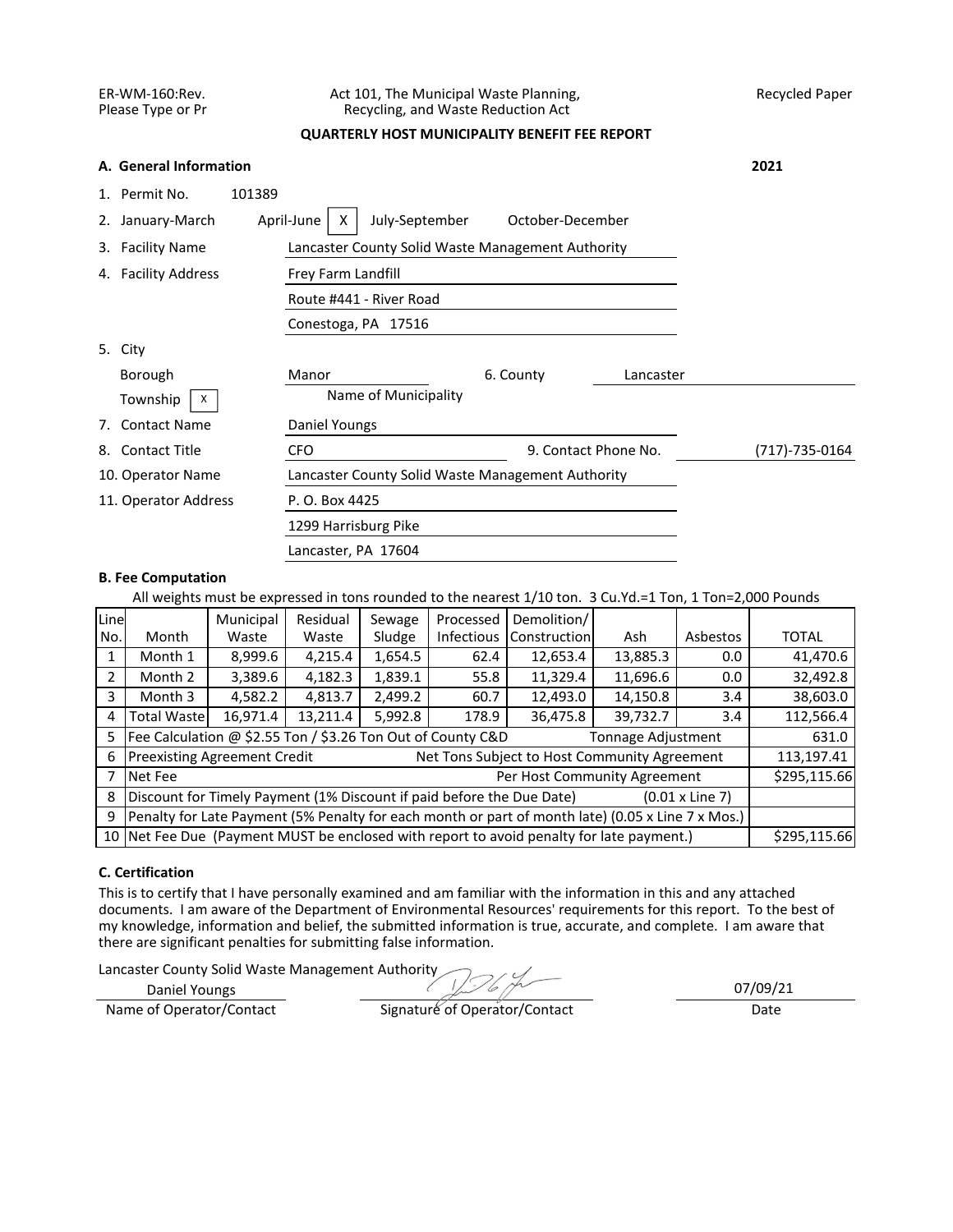

#### **Municipal Waste Landfill and Resource Recovery Quarterly Operations and Recycling Fee Report**

Report generated On : 07/08/2021 11:11:09AM

Page 1 of 4

#### **A. General Information**

- 1. Permit No. : 101389
- 2. Quarter : April-June
- 3. Year : 2021
- 4. Facility Information Change Indicator : No
- 5. Facility Name : LCSWMA Frey Farm Landfill
- 6. Facility Mailing Address : 1299 Harrisburg Pike, PO Box 4425, Lancaster, PA 17604
- 7. Host Municipality :
- 8. County : LANCASTER
- 9. Facility Contact Name : Aaron Cutarelli

10. Phone No. : 717-874-4435

|                          |                                                                                                                  |                        |                               |         |                                           | B <sub>L</sub> Recycling Fee Computation (check payable to Recycling Eund) Express all weights in tons rounded to the nearest ONE TENTH, fon, (1), 3 Cu. Yd <sub>AU</sub> A Ton, 1 Ton 52, 000 pounds. |                  |                  | Total            |  |
|--------------------------|------------------------------------------------------------------------------------------------------------------|------------------------|-------------------------------|---------|-------------------------------------------|--------------------------------------------------------------------------------------------------------------------------------------------------------------------------------------------------------|------------------|------------------|------------------|--|
| No.                      |                                                                                                                  | Waste Weight<br>(tons) | <b>Waste Weight</b><br>(tons) | (tons)  | Sludge Weight Infectious Weight<br>(tons) | <b>Construction Weight</b><br>(tons)                                                                                                                                                                   | Weight<br>(tons) | Weight<br>(tons) | Weight<br>(tons) |  |
| 1                        | April                                                                                                            | 8,999.6                | 4,215.4                       | 1,654.5 | 62.4                                      | 12,653.7                                                                                                                                                                                               | 13,885.3         | 0.0              | 41,470.9         |  |
| $\overline{2}$           | May                                                                                                              | 3,389.6                | 4,182.3                       | 1,839.1 | 55.8                                      | 11,329.4                                                                                                                                                                                               | 11,696.6         | 0.0              | 32,492.8         |  |
| 3                        | June                                                                                                             | 4,582.2                | 4,813.7                       | 2,499.2 | 60.7                                      | 12,493.0                                                                                                                                                                                               | 14,150.8         | 3.4              | 38,603.0         |  |
| $\overline{\mathcal{L}}$ | Total                                                                                                            | 16,971.4               | 13,211.4                      | 5,992.8 | 178.9                                     | 36,476.1                                                                                                                                                                                               | 39,732.7         | 3.4              | 112,566.7        |  |
| 5                        | Nonprocessible Waste (Resource Recovery Facilities); Process Residue or ADC (Landfills) (Tons)<br>45,961.8       |                        |                               |         |                                           |                                                                                                                                                                                                        |                  |                  |                  |  |
| 6                        | Net Waste (Tons)<br>66,604.9                                                                                     |                        |                               |         |                                           |                                                                                                                                                                                                        |                  |                  |                  |  |
| $\overline{7}$           | 133,209.80<br>Fee Calculation @\$2.00/Ton $(\$2.00*$ Line 6)                                                     |                        |                               |         |                                           |                                                                                                                                                                                                        |                  |                  |                  |  |
| $\,8\,$                  | Discount for Timely Payment $(1.00\%$ Discount if paid before the Due Date) $(0.01 * Line 7)$                    |                        |                               |         |                                           |                                                                                                                                                                                                        |                  |                  | 1,332.10         |  |
| 9                        | 0.00<br>Penalty for Late payment (5.00% Penalty for each month or part of month late) (0.05 $*$ line 7 $*$ Mos.) |                        |                               |         |                                           |                                                                                                                                                                                                        |                  |                  |                  |  |
| 10                       | 0.00<br>Credit from Previous Overpayment (attach documentation to paper submission)                              |                        |                               |         |                                           |                                                                                                                                                                                                        |                  |                  |                  |  |
| 11                       | Net Fee Due (Payment MUST be enclosed with report to avoid penalty for late payment.)                            |                        |                               |         |                                           |                                                                                                                                                                                                        |                  |                  | 131,877.70       |  |

#### **C. Environmental Stewardship Fee Computation (landfills only; check payable to Environmental Stewardship Fund)**

112,566.7 Tons (from Line 4 TOTAL) \* \$ 0.25/ton = \$ 28,141.68 due.

#### **D. Disposal Fee Computation (landfills only; check payable to Environmental Stewardship Fund)**

112,566.7 Tons (from Line 4 TOTAL) , minus 45,961.8 Tons ash and nonprocessible waste from RRF used as ADC, minus 0.0 Tons hazardous waste converted to nonhazardous \* \$4.00/ton = \$ 266,419.60 due.

#### **E. Certification**

This is to certify that I have personally examined and am familiar with the information in this and any attached documents. To the best of my knowledge, information and belief, the submitted information is true, accurate and complete. I am aware that there are significant penalties for submitting false information.

Daniel Youngs 07/09/21  $\sqrt{2}$   $\sqrt{2}$   $\sqrt{2}$  07/09/21

**Name of Authorized Representative (Print) Signature of Authorized Representative Date (mm/dd/yy)**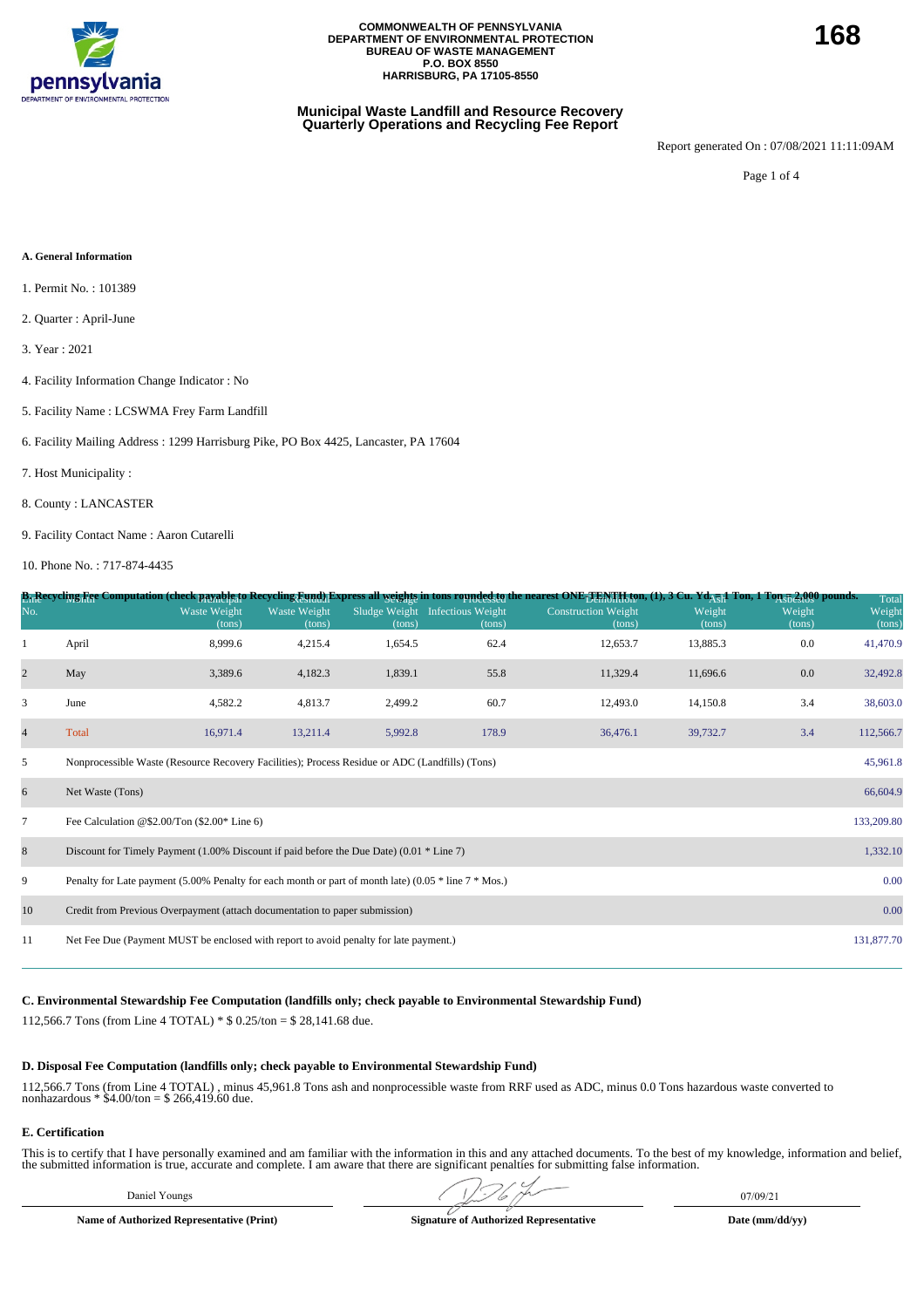

#### **Municipal Waste Landfill and Resource Recovery Quarterly Operations and Recycling Fee Report**

Report generated On : 07/08/2021 11:11:09AM

Page 2 of 4

### **A. General Information**

1. Permit No. : 101389

2. Month : April

3. Year : 2021

4. Page : 1

5. Number of Days of Operation : 26

## **B. Monthly Operations Report**

Complete at least one worksheet for each month in quarter. Complete one line for each county within Pennsylvania from which you received waste and one line for<br>each state from which you received waste. Continue on addition

| Line<br>No.             | PA County Code<br>or State Abbrev.<br>If Out of State | Municipal<br>Waste Weight<br>(tons) | Residual<br>Waste Weight<br>(tons) | Sewage<br>(tons) | Processed<br>Sludge Weight Infectious Weight<br>(tons) | Demolition/<br><b>Construction Weight</b><br>(tons) | Ash<br>Weight<br>(tons) | <b>Asbestos</b><br>Weight<br>(tons) | Total<br>Weight<br>(tons) |
|-------------------------|-------------------------------------------------------|-------------------------------------|------------------------------------|------------------|--------------------------------------------------------|-----------------------------------------------------|-------------------------|-------------------------------------|---------------------------|
| $\mathbf{1}$            | 22                                                    | 0.0                                 | 0.0                                | $0.0\,$          | $0.0\,$                                                | 2,856.9                                             | $0.0\,$                 | 0.0                                 | 2,856.9                   |
| $\overline{2}$          | 36                                                    | 8,999.6                             | 3,470.1                            | 1,654.5          | 62.4                                                   | 9,729.6                                             | 13,885.3                | $0.0\,$                             | 37,801.5                  |
| $\overline{\mathbf{3}}$ | 38                                                    | $0.0\,$                             | 29.4                               | 0.0              | 0.0                                                    | 0.0                                                 | 0.0                     | 0.0                                 | 29.4                      |
| $\overline{4}$          | 67                                                    | 0.0                                 | 715.9                              | $0.0\,$          | $0.0\,$                                                | 67.2                                                | $0.0\,$                 | 0.0                                 | 783.1                     |
| $\mathfrak{S}$          |                                                       |                                     |                                    |                  |                                                        |                                                     |                         |                                     |                           |
| 6                       |                                                       |                                     |                                    |                  |                                                        |                                                     |                         |                                     |                           |
| $\overline{7}$          |                                                       |                                     |                                    |                  |                                                        |                                                     |                         |                                     |                           |
| $\,8\,$                 |                                                       |                                     |                                    |                  |                                                        |                                                     |                         |                                     |                           |
| $\overline{9}$          |                                                       |                                     |                                    |                  |                                                        |                                                     |                         |                                     |                           |
| 10                      |                                                       |                                     |                                    |                  |                                                        |                                                     |                         |                                     |                           |
| $11\,$                  |                                                       |                                     |                                    |                  |                                                        |                                                     |                         |                                     |                           |
| 12                      |                                                       |                                     |                                    |                  |                                                        |                                                     |                         |                                     |                           |
| 13                      | <b>Monthly Total</b>                                  | 8,999.6                             | 4,215.4                            | 1,654.5          | 62.4                                                   | 12,653.7                                            | 13,885.3                | 0.0                                 | 41,470.9                  |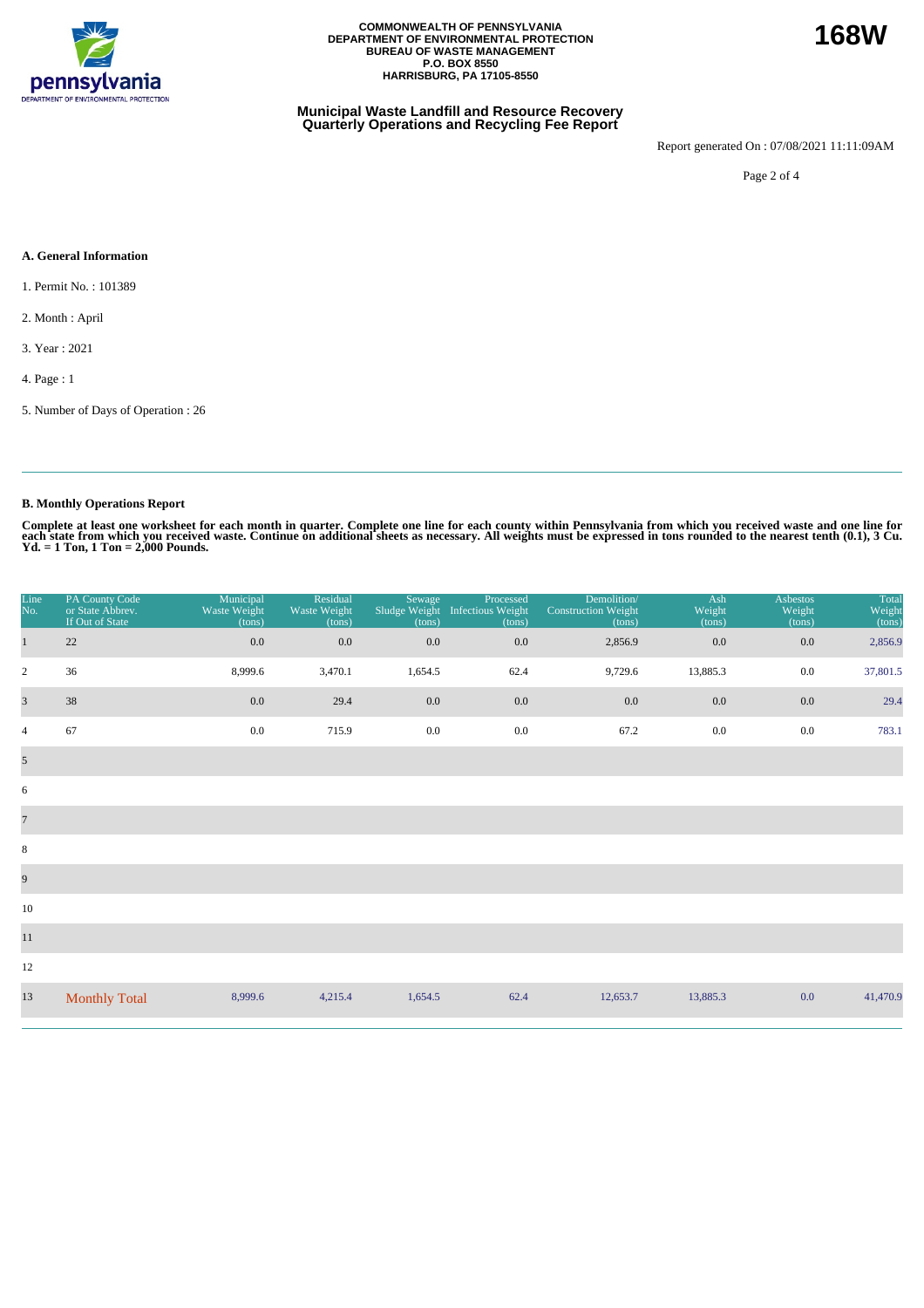

#### **Municipal Waste Landfill and Resource Recovery Quarterly Operations and Recycling Fee Report**

Report generated On : 07/08/2021 11:11:09AM

Page 3 of 4

#### **A. General Information**

1. Permit No. : 101389

2. Month : May

3. Year : 2021

4. Page : 2

5. Number of Days of Operation : 25

## **B. Monthly Operations Report**

Complete at least one worksheet for each month in quarter. Complete one line for each county within Pennsylvania from which you received waste and one line for<br>each state from which you received waste. Continue on addition

| Line<br>No.             | PA County Code<br>or State Abbrev.<br>If Out of State | Municipal<br>Waste Weight<br>(tons) | Residual<br>Waste Weight<br>(tons) | Sewage<br>Sludge Weight<br>(tons) | Processed<br>Infectious Weight<br>(tons) | Demolition/<br><b>Construction Weight</b><br>(tons) | Ash<br>Weight<br>(tons) | Asbestos<br>Weight<br>(tons) | Total<br>Weight<br>(tons) |
|-------------------------|-------------------------------------------------------|-------------------------------------|------------------------------------|-----------------------------------|------------------------------------------|-----------------------------------------------------|-------------------------|------------------------------|---------------------------|
| $\mathbf{1}$            | 22                                                    | $0.0\,$                             | 0.0                                | 0.0                               | 0.0                                      | 2,680.3                                             | 0.0                     | 0.0                          | 2,680.3                   |
| $\sqrt{2}$              | 36                                                    | 3,389.6                             | 3,518.4                            | 1,839.1                           | 55.8                                     | 8,567.2                                             | 11,696.6                | $0.0\,$                      | 29,066.7                  |
| $\overline{\mathbf{3}}$ | 38                                                    | 0.0                                 | 15.2                               | 0.0                               | 0.0                                      | 0.0                                                 | 0.0                     | $0.0\,$                      | 15.2                      |
| $\overline{4}$          | 67                                                    | 0.0                                 | 648.7                              | $0.0\,$                           | $0.0\,$                                  | 81.9                                                | 0.0                     | 0.0                          | 730.6                     |
| $\overline{5}$          |                                                       |                                     |                                    |                                   |                                          |                                                     |                         |                              |                           |
| 6                       |                                                       |                                     |                                    |                                   |                                          |                                                     |                         |                              |                           |
| $\overline{7}$          |                                                       |                                     |                                    |                                   |                                          |                                                     |                         |                              |                           |
| $\,8\,$                 |                                                       |                                     |                                    |                                   |                                          |                                                     |                         |                              |                           |
| $\overline{9}$          |                                                       |                                     |                                    |                                   |                                          |                                                     |                         |                              |                           |
| 10                      |                                                       |                                     |                                    |                                   |                                          |                                                     |                         |                              |                           |
| $11\,$                  |                                                       |                                     |                                    |                                   |                                          |                                                     |                         |                              |                           |
| 12                      |                                                       |                                     |                                    |                                   |                                          |                                                     |                         |                              |                           |
| 13                      | <b>Monthly Total</b>                                  | 3,389.6                             | 4,182.3                            | 1,839.1                           | 55.8                                     | 11,329.4                                            | 11,696.6                | 0.0                          | 32,492.8                  |